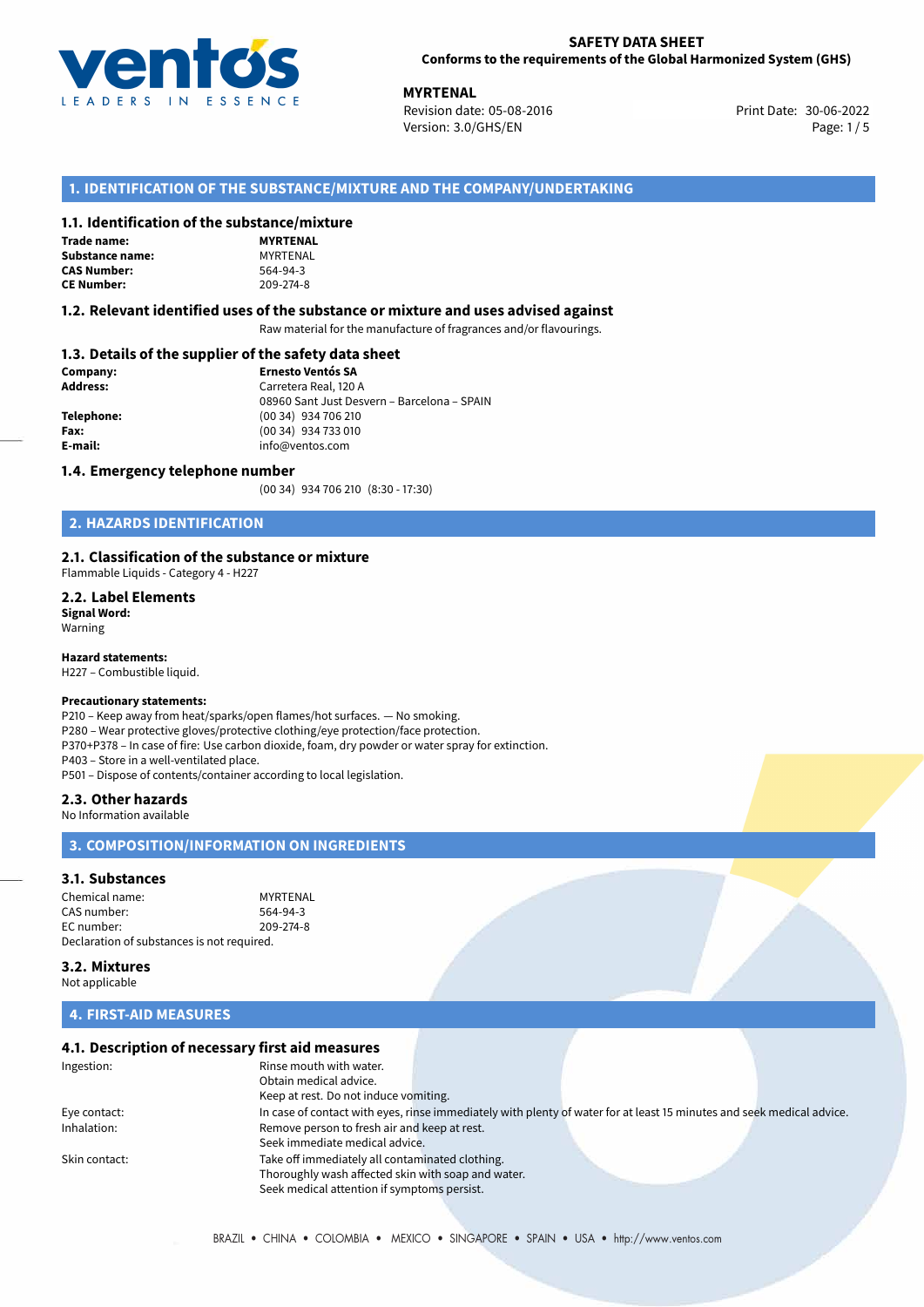

**MYRTENAL**<br>
Revision date: 05-08-2016 **Print Date: 30-06-2022** Version: 3.0/GHS/EN Page: 2 / 5

# **4.2. Most important symptoms and effects, both acute and delayed**

No information available.

## **4.3. Indication of any immediate medical attention and special treatment needed**

No information available.

# **5. FIRE-FIGHTING MEASURES**

## **5.1. Extinguishing Media**

Water spray, carbon dioxide, dry chemical powder or appropriate foam. For safety reasons do not use full water jet.

## **5.2. Special hazards arising from the substance or mixture**

Known or Anticipated Hazardous Products of Combustion: Emits toxic fumes under fire conditions.

## **5.3. Advice for firefighters**

High temperatures can lead to high pressures inside closed containers. Avoid inhalation of vapors that are created. Use appropriate respiratory protection. Do not allow spillage of fire to be poured into drains or watercourses. Wear self-contained breathing apparatus and protective clothing.

## **6. ACCIDENTAL RELEASE MEASURES**

### **6.1. Personal precautions, protective equipment and emergency procedures**

Evacuate surronding areas. Ensure adequate ventilation. Keep unnecessary and unprotected personnel from entering. Do not breathe vapor/spray. Avoid contact with skin and eyes. Information regarding personal protective measures: see section 8.

## **6.2. Environmental precautions**

To avoid possible contamination of the environment, do not discharge into any drains, surface waters or groundwaters.

### **6.3. Methods and materials for containment and cleaning up**

Cover with an inert, inorganic, non-combustible absorbent material (e.g. dry-lime, sand, soda ash). Place in covered containers using non-sparking tools and transport outdoors. Avoid open flames or sources of ignition (e.g. pilot lights on gas hot water heater). Ventilate area and wash spill site after material pickup is complete.

### **6.4. Reference to other sections**

Information regarding exposure controls, personal protection and disposal considerations can be found in sections 8 and 13.

## **7. HANDLING AND STORAGE**

## **7.1. Precautions for safe handling**

Do not store or handle this material near food or drinking water. Do not smoke. Avoid contact with the eyes, skin and clothing. Wear protective clothing and use glasses. Observe the rules of safety and hygiene at work. Keep in the original container or an alternative made from a compatible material.

## **7.2. Conditions for safe storage, including any incompatibilities**

Store in tightly closed and preferably full containers in a cool, dry and ventilated area, protected from light. Keep away from sources of ignition (e.g. hot surfaces, sparks, flame and static discharges). Keep away from incompatible materials (see section 10).

# **7.3. Specific end use(s)**

No information available.

## **8. EXPOSURE CONTROLS AND PERSONAL PROTECTION**

### **8.1. Control parameters**

Components with occupational exposure limits: None known.

### **8.2. Exposure controls**

Measures should be taken to prevent materials from being splashed into the body. Provide adequate ventilation, according to the conditions of use. Use a mechanical exhaust if required.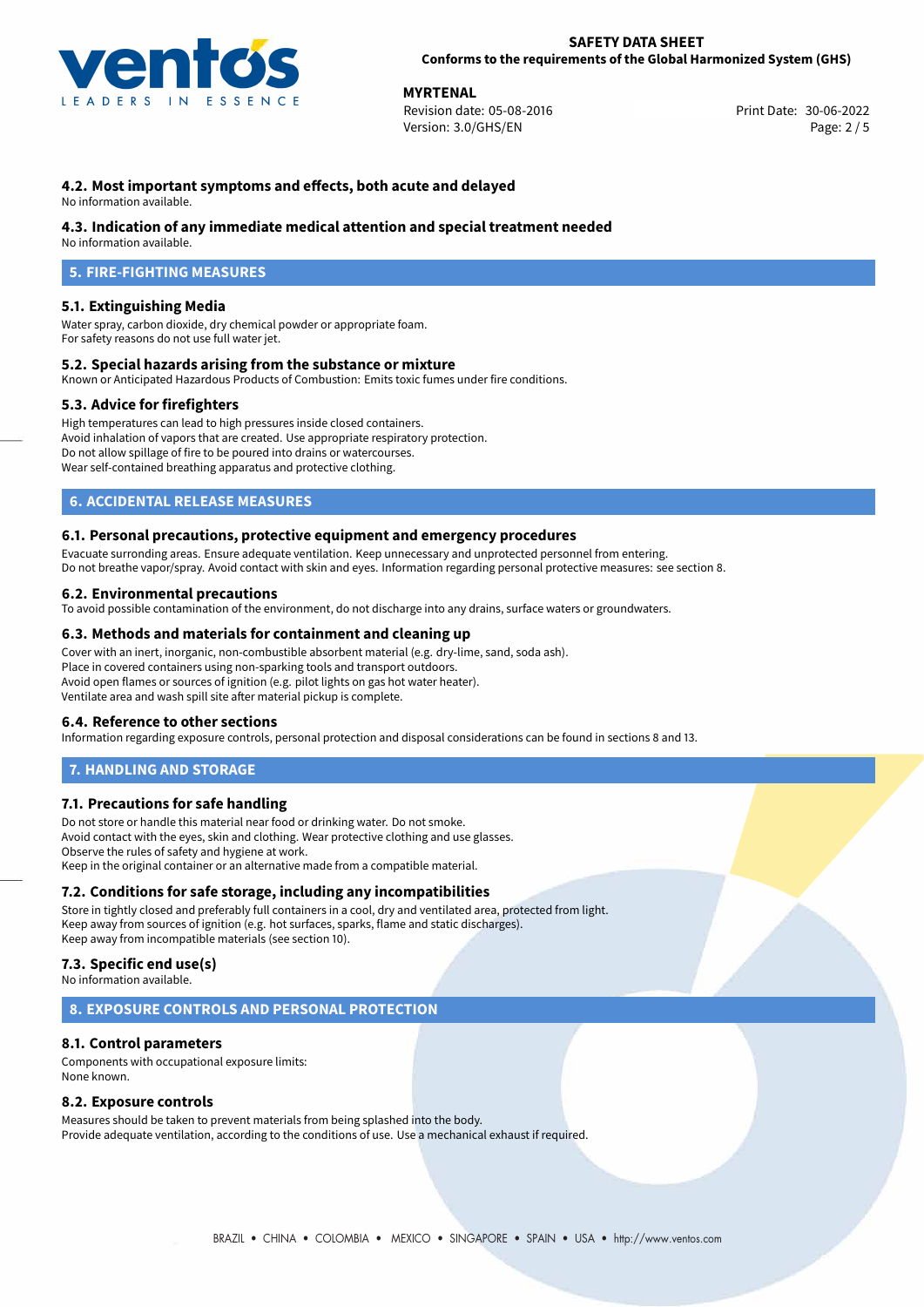

**MYRTENAL**<br>
Revision date: 05-08-2016 **Print Date: 30-06-2022** Version: 3.0/GHS/EN Page: 3 / 5

## **8.3. Individual protection measures, such as personal protective equipment**

Eye/Face protection: Chemical safety goggles are recommended. Wash contaminated goggles before reuse. Chemical-resistant gloves are recommended. Wash contaminated gloves before reuse. Body protection: Personal protective equipment for the body should be selected based on the task being performed and the risks involved. Respiratory Protection: In case of insufficient ventilation, use suitable respiratory equipment. Environmental exposure controls: Emissions from ventilation or process equipment should be checked to ensure they comply with environmental protection legislation. In some cases, filters or engineering modifications to the process equipment will be necessary to reduce emissions to acceptable levels.

# **9. PHYSICAL AND CHEMICAL PROPERTIES**

### **9.1. Information on basic physical and chemical properties**

| Appearance:                            | Liquid                               |  |  |
|----------------------------------------|--------------------------------------|--|--|
| Colour:                                | Conforms to standard                 |  |  |
| Odour:                                 | Conforms to standard                 |  |  |
| Odour theshold:                        | Not determined                       |  |  |
| pH:                                    | Not determined                       |  |  |
| Melting point/freezing point:          | Not determined                       |  |  |
| Boling point/boiling range:            | 220 - 221 (1 atm)                    |  |  |
| Flash point:                           | 78 °C                                |  |  |
| Evaporation rate:                      | Not determined                       |  |  |
| Flammability:                          | Not determined                       |  |  |
| Lower flammability/Explosive limit:    | Not determined                       |  |  |
| Upper flammability/Explosive limit:    | Not determined                       |  |  |
| Vapour pressure:                       | $0,19$ hPa (25°C)                    |  |  |
| Vapour Density:                        | Not determined                       |  |  |
| Density:                               | $0,98-0,99$ g/mL (20°C)              |  |  |
| Relative density:                      | $0,98 - 0,99$ (20°C)                 |  |  |
| Water solubility:                      | SOLUBILITY IN WATER: 0,21 g/l (25°C) |  |  |
| Solubility in other solvents:          | Not determined                       |  |  |
| Partition coefficient n-octanol/water: | Not determined                       |  |  |
| Auto-ignition temperature:             | Not determined                       |  |  |
| Decomposition temperature:             | Not determined                       |  |  |
| Viscosity, dynamic:                    | Not determined                       |  |  |
| Viscosity, kinematic:                  | Not determined                       |  |  |
| Explosive properties:                  | Not determined                       |  |  |
| Oxidising properties:                  | Not determined                       |  |  |

## **10. STABILITY AND REACTIVITY**

### **10.1. Reactivity**

No hazardous reactions if stored and handled as prescribed/indicated.

## **10.2. Chemical stability**

The product is stable if stored and handled as prescribed/indicated.

### **10.3. Possibility of hazardous reactions**

No hazardous reactions if stored and handled as prescribed/indicated.

### **10.4. Conditions to Avoid**

Conditions to Avoid: Excessive heat, flame or other ignition sources.

### **10.5. Incompatible materials**

Avoid contact with strong acids and bases and oxidizing agents.

### **10.6. Hazardous decomposition products**

During combustion may form carbon monoxide and unidentified organic compounds.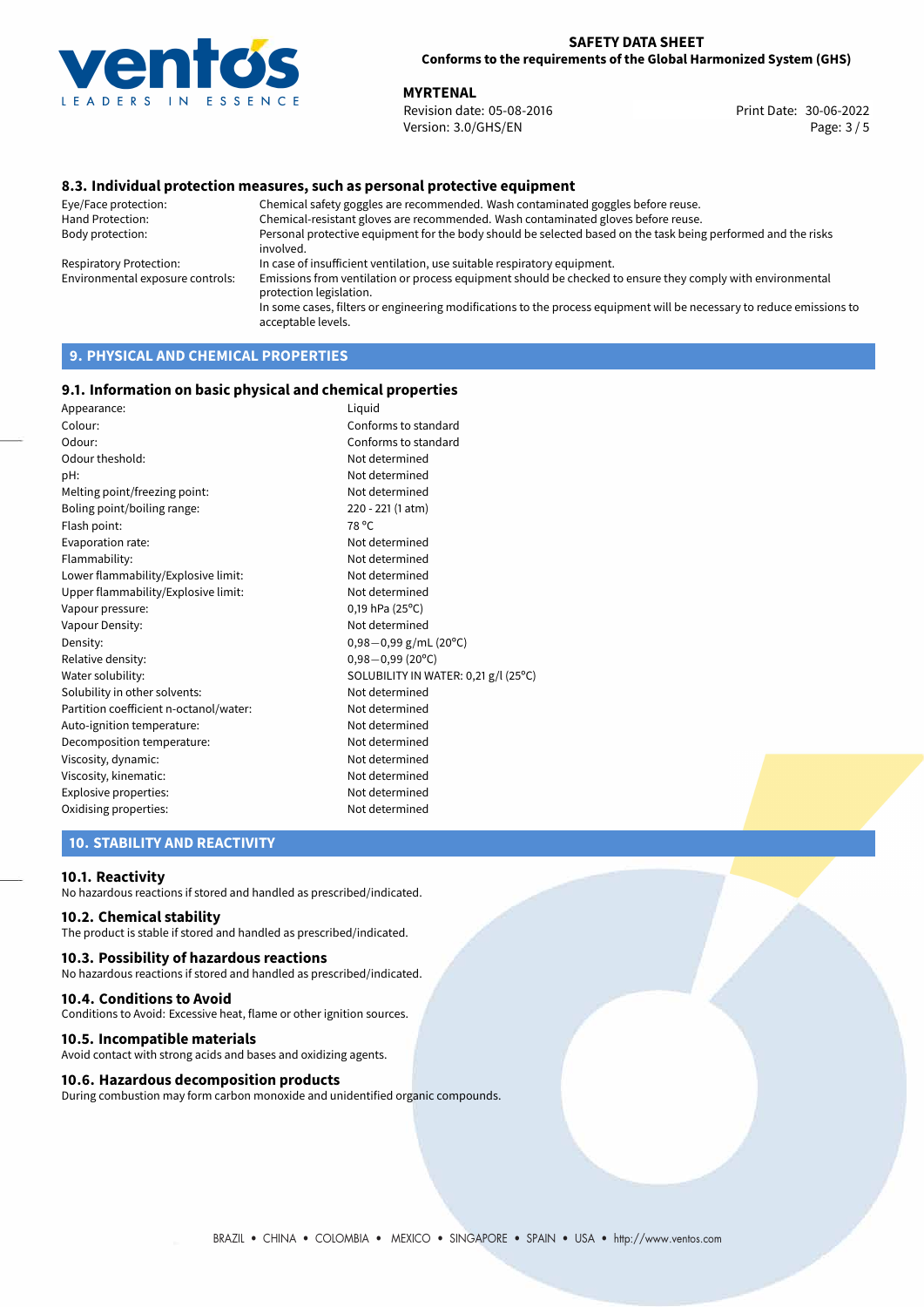

**MYRTENAL**<br>
Revision date: 05-08-2016 **Print Date: 30-06-2022** Version: 3.0/GHS/EN Page: 4 / 5

# **11. TOXICOLOGICAL INFORMATION**

| Based on the data available, the criteria for classification are not met. |
|---------------------------------------------------------------------------|
| Based on the data available, the criteria for classification are not met. |
| Based on the data available, the criteria for classification are not met. |
| Based on the data available, the criteria for classification are not met. |
| Based on the data available, the criteria for classification are not met. |
| Based on the data available, the criteria for classification are not met. |
| Based on the data available, the criteria for classification are not met. |
| Based on the data available, the criteria for classification are not met. |
| Based on the data available, the criteria for classification are not met. |
| Based on the data available, the criteria for classification are not met. |
|                                                                           |

# **12. ECOLOGICAL INFORMATION**

## **12.1. Toxicity**

**Assessment:**

Based on the data available, the criteria for classification are not met. **Experimental/calculated data:** No information available.

# **12.2. Degradability**

No information available.

### **12.3. Bioaccumulative potential**

No information available.

## **12.4. Soil mobility**

No information available.

## **12.5. Other adverse effects**

See also sections 6, 7, 13 and 15 Do not allow to get into waste water or waterways.

### **13. DISPOSAL CONSIDERATIONS**

### **13.1. Waste treatment methods**

Dispose of in accordance with national and local environmental regulations.

### **14. TRANSPORT INFORMATION**

|                                  | <b>ADR/RID/ADN</b>                | <b>IMDG</b>                       | <b>IATA-ICAO</b>                  |
|----------------------------------|-----------------------------------|-----------------------------------|-----------------------------------|
| 14.1. UN Number                  | Not classified as hazardous goods | Not classified as hazardous goods | Not classified as hazardous goods |
| 14.2. UN Proper Shipping Name    | Not applicable                    | Not applicable                    | Not applicable                    |
| 14.3. Transport Hazard Class(es) | Not applicable                    | Not applicable                    | Not applicable                    |
| 14.4. Packing Group              | Not applicable                    | Not applicable                    | Not applicable                    |
| 14.5. Environmental hazards      | No                                | <b>No</b>                         | No                                |
| <b>Additional information</b>    |                                   |                                   |                                   |

### **14.6 Special precautions for user**

None known

### **14.7. Transport in bulk according to Annex II of MARPOL 73/78 and the IBC Code**

No information available

# **15. REGULATORY INFORMATION**

### **15.1. Safety, health and environmental regulations/legislation specific for the substance or mixture** No information available

# **16. OTHER INFORMATION**

**Full text of the R-phrases, hazard statements and precautionary statements mentioned in section 3:** No information available